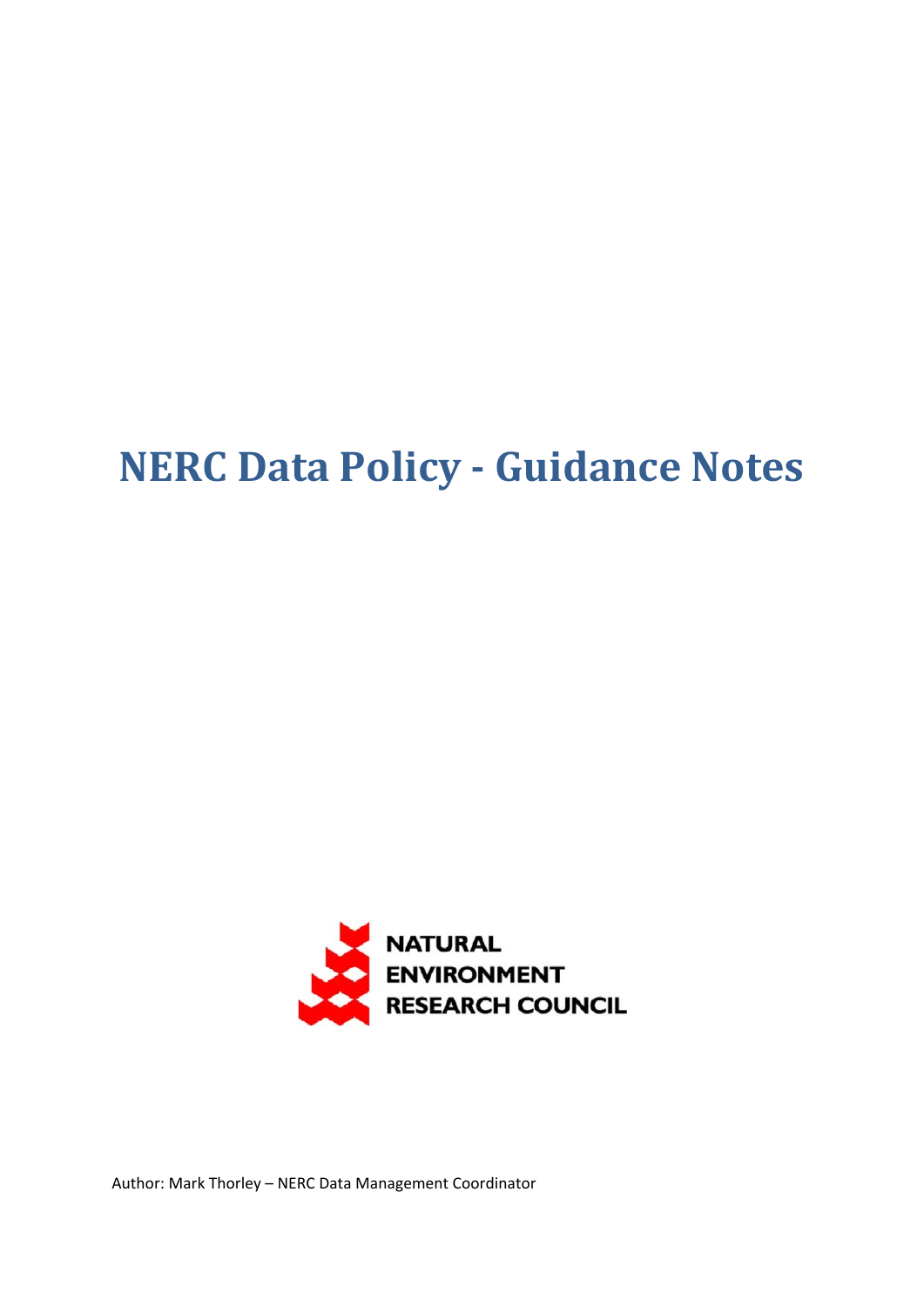

# **Contents**

- 1. Data covered by the NERC Data Policy
- 2. Definition of terms
	- a. Environmental data
	- b. Information products
	- c. Third parties and third party data
	- d. NERC‐funded
	- e. Data Creators
	- f. Data Users
	- g. Environmental Data Centres
- 3. Access to Data: Information for Data Users
	- a. Restrictions to access
		- i. Freedom of Information and Environmental Information Regulations
		- ii. Embargo periods
		- iii. Long‐term time series
	- b. Data Licences
	- c. Acknowledgement
	- d. Charges for data
	- e. Where to find data
		- i. NERC Data Catalogue Service
		- ii. NERC Environmental Data Centres
- 4. Generating new NERC‐funded data: Information for Data Creators
	- a. Identifying the relevant data centre
	- b. Timescales for data submission
	- c. Embargo periods
	- d. Data formats
	- e. Metadata
	- f. Intellectual property rights
	- g. Access by others to data you generate
	- h. Acknowledgement
	- i. Sanctions
- 5. NERC Data Centres
	- a. Charges for deposit of data
- 6. Data underpinning research publications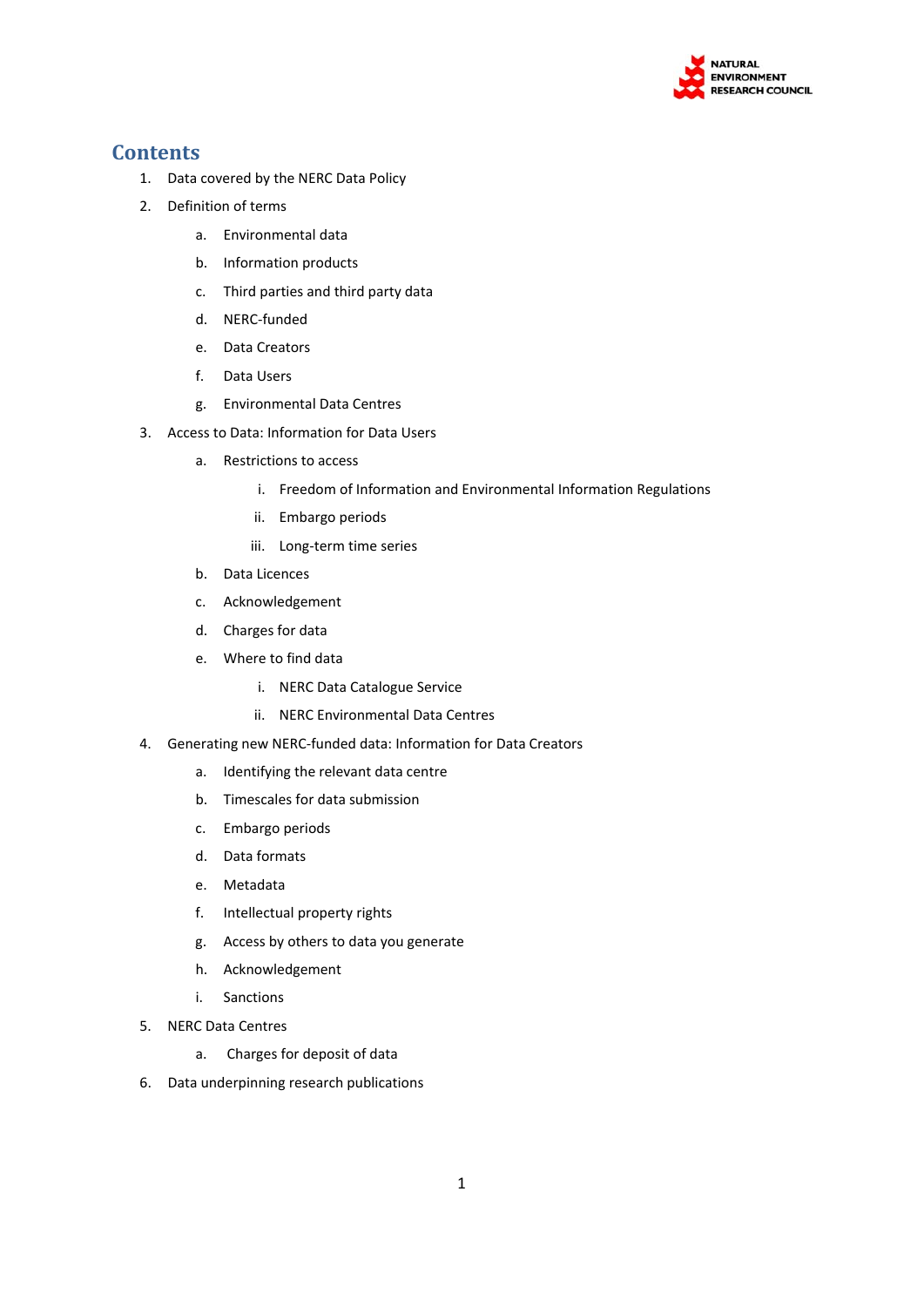

# **Guidance notes for the NERC Data Policy**

This document provides guidance in applying the NERC data policy, which was formally approved by the NERC Executive Board in September 2010 and is being progressively implemented from January 2011 onwards. These guidance notes will be developed as elements of the policy are fully implemented, and will also evolve to reflect changes in practice and scientific priorities.

# **1. Data covered by the NERC Data Policy**

The NERC Data Policy applies to environmental data acquired, assembled or created through research, survey and monitoring activities that are either fully or partially funded by NERC. It also applies to environmental data managed by NERC, where NERC was not the original funder.

The policy does not cover NERC's value-added information products. In general, all information products held by NERC will be made available for free for non‐commercial teaching and research purposes. Full details are in NERC's Licensing and Charging Policy.

# **2. Definition of terms**

# **a. Environmental data**

NERC defines environmental data as individual items or records (both digital and analogue) usually obtained by measurement, observation or modelling of the natural world and the impact of humans upon it, including all necessary calibration and quality control. This includes data generated through complex systems, such as information retrieval algorithms, data assimilation techniques and the application of numerical models. However, it does not include the models themselves.

A few examples of what we mean by environmental data are given below:

- Model output from running a numerical climate model
- Time series logged by environmental instrumentation
- Conductivity‐Temperature‐Depth casts from oceanographic cruises
- Groundwater chemistry and stable isotope measurements
- Butterfly abundance observations

# **b. Information products**

Information Products are created by adding a level of intellectual input that refines or adds value to data through interpretation and/or combination with other data. They result from analysis or repackaging of data in such a way that has provided significant added value (intellectual or commercial), e.g. tidal predictions or Land Cover maps are not covered by the data policy.

# **c. Thirdparties and thirdparty data**

Third‐parties are organisations or individuals that are not part of NERC. Third‐party data are data generated by third-parties which have not been funded by NERC. The NERC Data Centres hold third-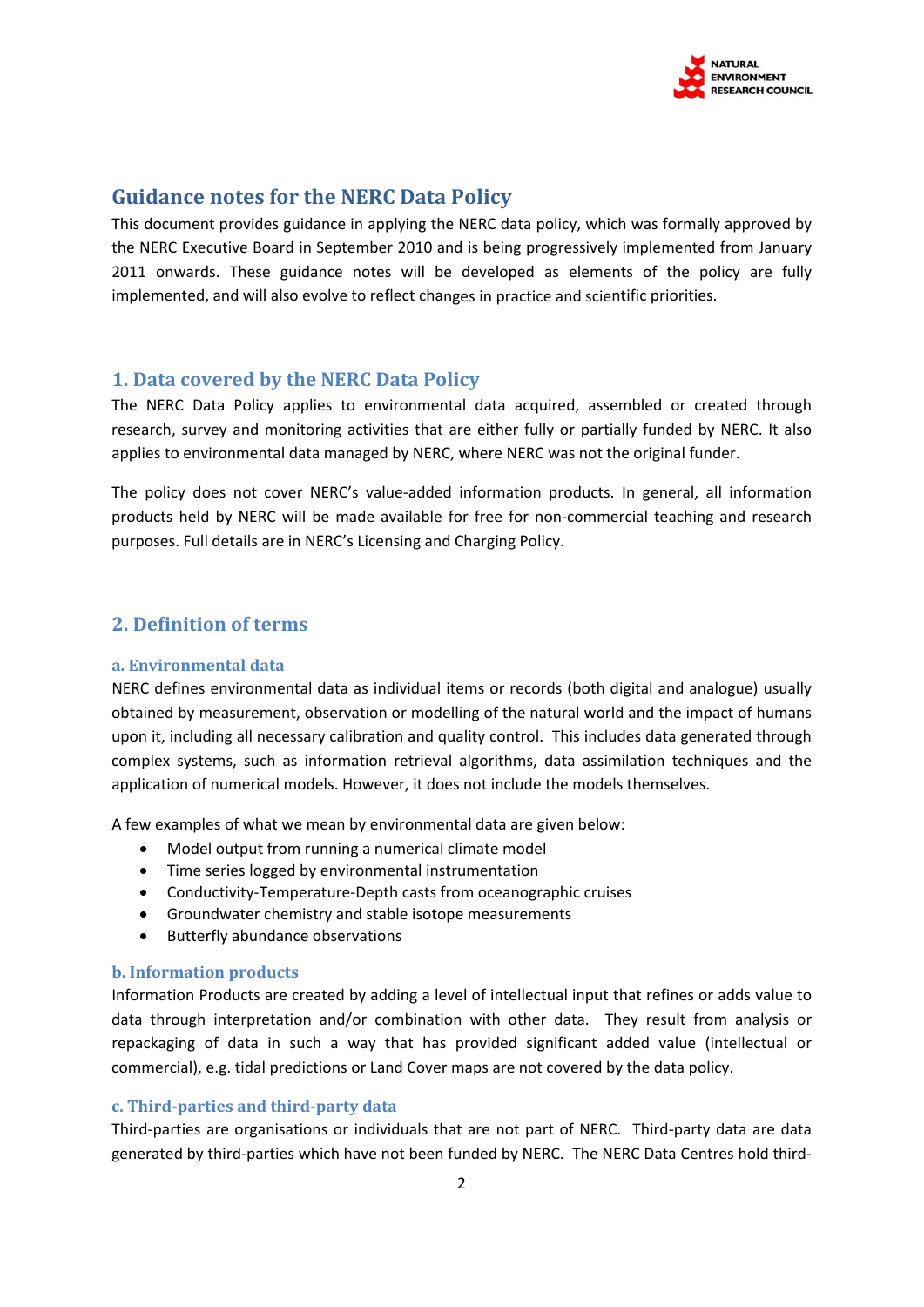

party data, which we regard as having long-term value to the environmental science community. Data Centres also hold composite data sets which may include both NERC and third‐party data. Sometimes there may be constraints on how these third‐party data can be accessed and used, which may also apply to composite data sets.

#### **d. NERCfunded**

NERC‐funded is defined as where NERC has been a full or a partial funder of the activities that create environmental data. Normally, where NERC is a partial funder of an activity, it will be as part of a joint-funding programme with other organisations. In this case, the funding partners will agree what specific data management conditions will apply, for example, the length of the 'embargo' period. However, all specific conditions will still meet the requirements of NERC's policy.

#### **e. Data Creators**

Data Creators are individuals, teams or organisations that collect or generate data as part of NERC‐ funded activities, including scientists in Higher Education Institutes and NERC's Research Centres.

#### **f. Data Users**

Data Users are all those using data supplied by the NERC Environmental Data Centres.

#### **g. Environmental Data Centres**

These are facilities designated by NERC to manage and disseminate the environmental data that it holds.

# **3. Access to data – Information for Data Users**

This section provides information to those who wish to use environmental data held by the NERC Data Centres and provides guidance for Data Policy points 1‐6.

#### **a. Restrictions to access**

Anyone is allowed to access NERC‐funded data, regardless of the purpose for which they intend to use them, including commercial gain.

In general, all data made available by the NERC Data Centres can be accessed by anyone for any purpose. However, for some third party data sets there may be restrictions on who can access or what can be done with the data, and any such restrictions will be made clear when the data are requested.

# *i. Freedom of Information and Environmental Information Regulations*

NERC is a Public Authority and, as such, is subject to freedom of information legislation. The environmental data held by NERC's data centres is classed as 'Environmental Information' under the terms of the Environmental Information Regulations 2004 (EIRs), and there is a presumption that these data will be available to all who request them unless there is a clear reason, supported by the EIR exceptions, as to why they should be withheld.

NERC's Environmental Data Centres will try to make the data they hold as open and accessible as possible in line with the requirements of the EIRs. However, there are times when the data centres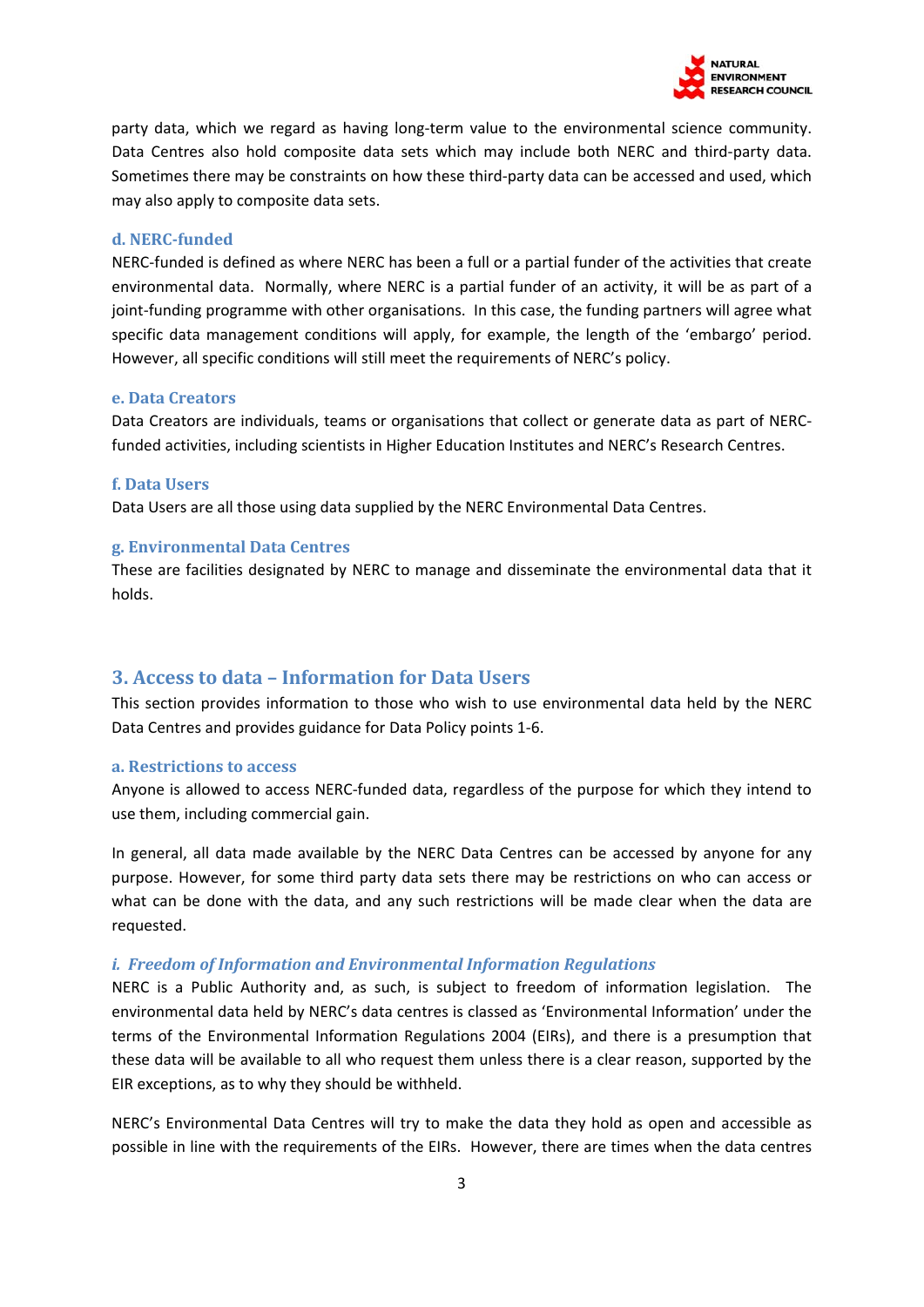

will have to restrict access to data. Such restrictions are normally used to protect the research process allowing researchers a reasonable time to work up their data sets and publish their findings, or, when a release of data might lead to damage to the environment. Please talk to the data centres if you have concerns over access, as they will try to be as flexible as possible.

All restrictions on access that NERC uses are fully supported by the Exceptions to Access defined by the Environmental Information Regulations 2004. The EIRs also provide a process of appeal if you consider that NERC is unreasonably withholding data. Further information on this appeal mechanism can be found on the freedom of information pages of the NERC web site (foi.nerc.ac.uk).

# *ii. Embargo periods*

A key reason to restrict access is to protect the research process by allowing researchers a reasonable amount of time to work‐up their data sets and publish their findings. This is known as an embargo period. NERC considers that, in most cases, a reasonable embargo period is a maximum of two years from the end of data collection. What this means in practice is that you may have to wait until an embargo period has expired before you can access the data, though it may be possible to negotiate an earlier release.

# *iii. Longterm time series*

Long-term time series data are a special case – whilst early data may be publicly accessible, more recent data may be under an embargo period. This is to allow the recent data to be worked‐up and for findings to be published. Data centres will provide specific details on any restrictions for each time series.

#### **b. Data licences**

Data supplied by the NERC data centres will be accompanied by a data licence. A data licence is an agreement between NERC and a data user; it outlines any limitations on how the data may be used, how the source/creator of the data must be acknowledged and the limits of NERC's liability for the data it provides. NERC data licences are based on the UK Open Government Licence for Public Sector Information.

The data licence will request that you do not pass data supplied by NERC on to third parties, but to refer the third party to the data centre. This is to ensure the third party receives the most recent version of the data, and also allows the data centres to provide the data originator with information on how their data are being re‐used.

#### **c. Acknowledgement**

Those who use data supplied by NERC must acknowledge in any publication or any other derived work, the contribution made by those who have created and worked up the data. The NERC data licence will contain information on how best to do this.

#### **d. Charges for data**

In the majority of cases, environmental data provided by the NERC data centres will be supplied for free, however, there are some exceptions.

To support provision of equal access to data to all users, where a request is large or complex the data centres will make an appropriate administrative charge on a cost recovery basis. A large or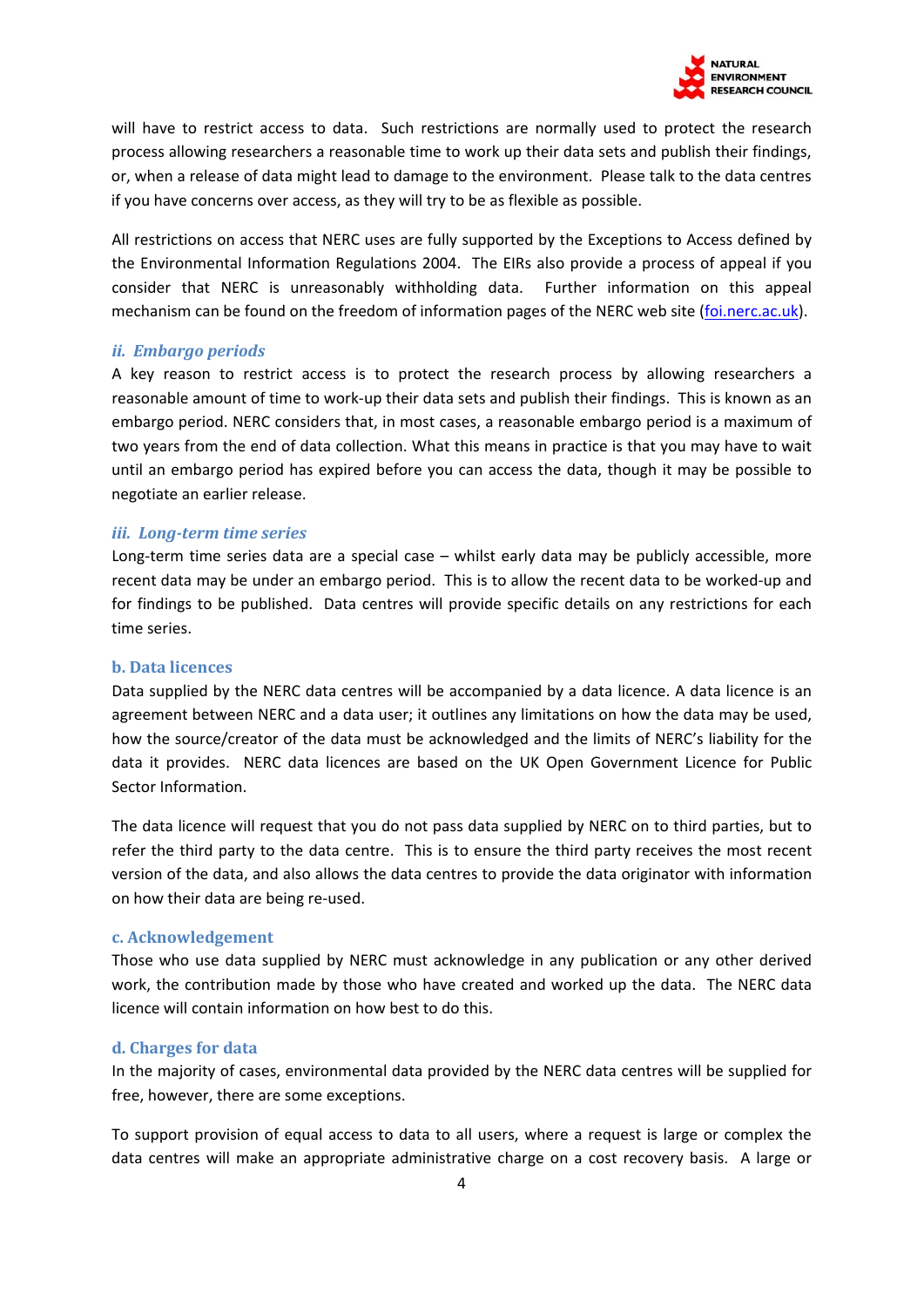

complex request is where a significant amount of manual intervention is required from data centre staff, or data are requested on non‐standard media or in a non‐standard format.

Data centres have to charge for some third‐party data sets that they hold, or composite data sets that contain third‐party data, where the third‐party's conditions of access stipulate this.

The data centres will supply information on any charges that may apply before a request is met.

### **e. Where to find data**

#### *i. NERC Data Catalogue Service*

The NERC Data Catalogue Service (data-search.nerc.ac.uk) provides an integrated, searchable catalogue of the data holdings of NERC's data centres. It can be used to find information on what data the NERC data centres hold and how to access these data.

# *ii. NERC Environmental Data Centres*

The NERC Environmental Data Centres have searchable catalogues and data download facilities on their web sites that have been designed to serve their individual science communities. The data centres also have enquiries desks to help with more bespoke data requirements.

More information about the NERC Environmental Data Centres is given in Section 5 and a complete list of the data centres and links to their web pages can be found at data.nerc.ac.uk.

# **4. Generating new NERCfunded data – Information for Data Creators**

This section provides information to those collecting data as part of NERC‐funded activities, and provides guidance for Data Policy points 11‐15.

Good data management techniques are a fundamental component of good scientific practice. Data management planning provides a mechanism to define key data management activities which are necessary to ensure the integrity and security of the data sets generated by the research process.

The policy requirements for identifying data of long-term value and for developing data management plans have yet to be formally implemented. This is to allow time for NERC to develop the necessary process and mechanisms for reviewing and managing data management plans, and to work with the NERC community to develop criteria to help identify data of long-term value. This area of the policy will be implemented over the next 12 to 18 months. Only when fully operational will NERC consider the application of sanctions for non‐compliance.

During this implementation period, NERC grant holders and staff within NERC's research centres are required to offer to deposit with a NERC data centre copies of any data sets resulting from the research supported. The data centres will take copies of those data sets considered to be of longterm value, which will be identified in discussion between the researcher and the data centre. Appropriate data formats and metadata requirements will be agreed with the data centres as part of this process.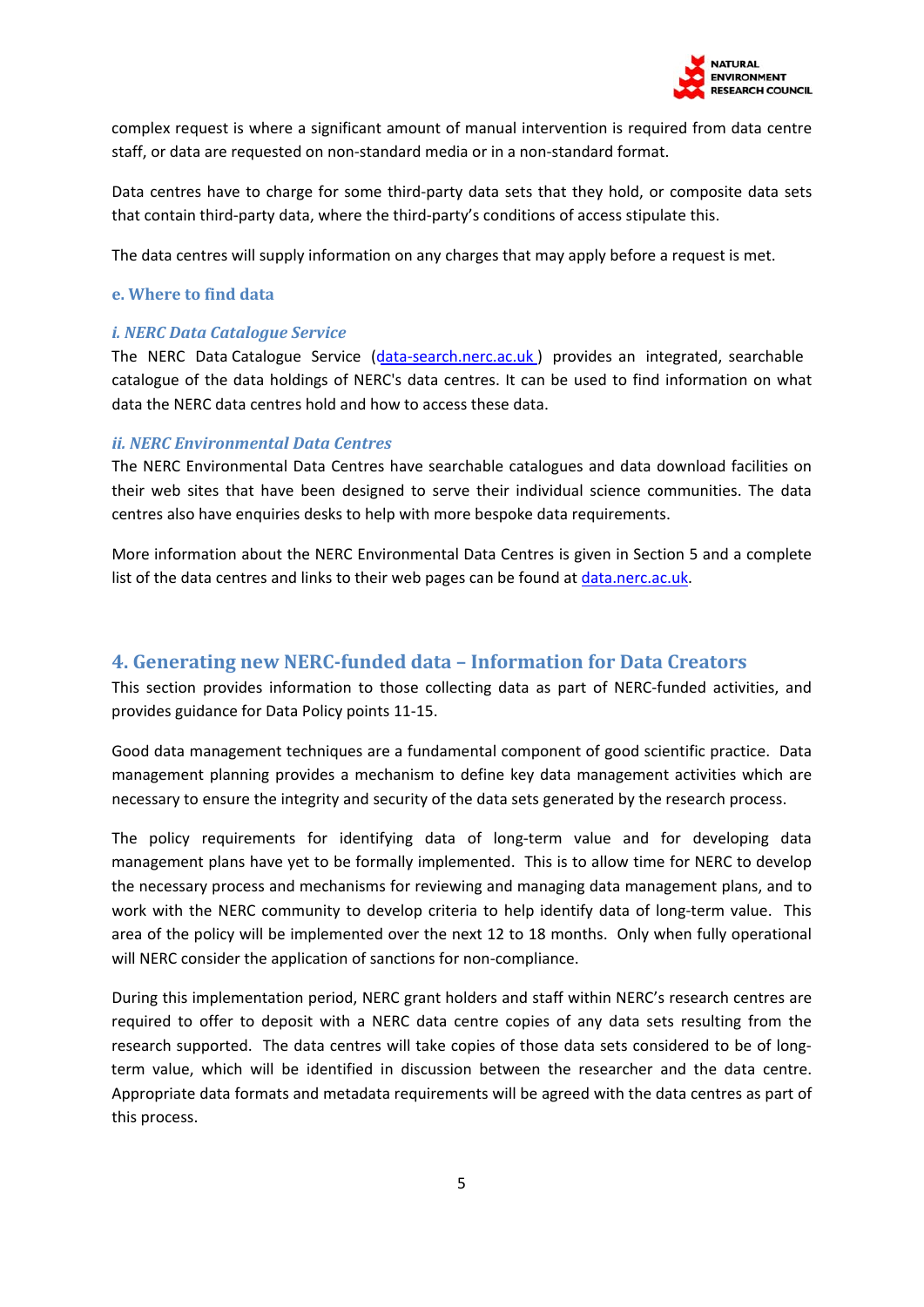

# **a. Identifying the relevant NERC data centre**

It should usually be obvious from the discipline area you are working in which is the NERC data centre relevant to your area. If you are uncertain or if your research area is multi‐disciplinary, then we will need to work with you to identify the appropriate data centre. Contact data@nerc.ac.uk.

For Research Programmes, a lead data centre will be identified, which will be the primary point of contact for data management issues within the programme. There may be several data centres that receive data from projects within a programme, but this activity will be coordinated through the lead data centre.

Further information on the data centres and their discipline areas is available in Section 5 and at data.nerc.ac.uk.

# **b. Timescales for data submission**

The timescale for submission of data sets should be agreed in advance with the data centre at the outset of the project.

In general, data centres should have a copy of the finalised data as soon after the end of data collection as is possible. The end of data collection is defined as the point at which the data become available from an instrument or experiment. It does not mean the end of the NERC‐funded project.

Submission of data as soon as a finalised version is ready allows the data centre to ensure that all the necessary information to allow others to readily re‐use the data are documented whilst the detailed knowledge of the specifics of the data set are still fresh in a researcher's mind. It is neither in the researcher's nor the data centre's interests to have to remember and document detailed specifics of data sets several years after the data were collected.

# **c. Embargo periods**

NERC will allow researchers a reasonable amount of time to work‐up their data sets and publish their findings. This is known as an 'embargo period', and NERC considers that, in most cases, a reasonable embargo period is a maximum of two years from the end of data collection. However, in exceptional circumstances, a longer-period may be applicable, for example if it can be justified by the requirements of the research. The specific embargo period must be agreed in advance with the data centre.

Once the embargo period has expired, the data will be made available to anyone who requests them, unless there is a valid reason to restrict access under the EIRs.

Data submitted to a data centre whilst under an agreed embargo period will remain restricted for the defined period. It should be noted that many researchers choose not to apply an embargo period and are happy for their data to be made available to others once they have been worked up.

An embargo period starts from the end of data collection, e.g. the end of an oceanographic cruise, the point at which the data are downloaded from the instrument, or the point at which the data has been gathered from an experiment or analysis. It is not from the point at which the data were submitted to the data centre or the end of the NERC-funded project.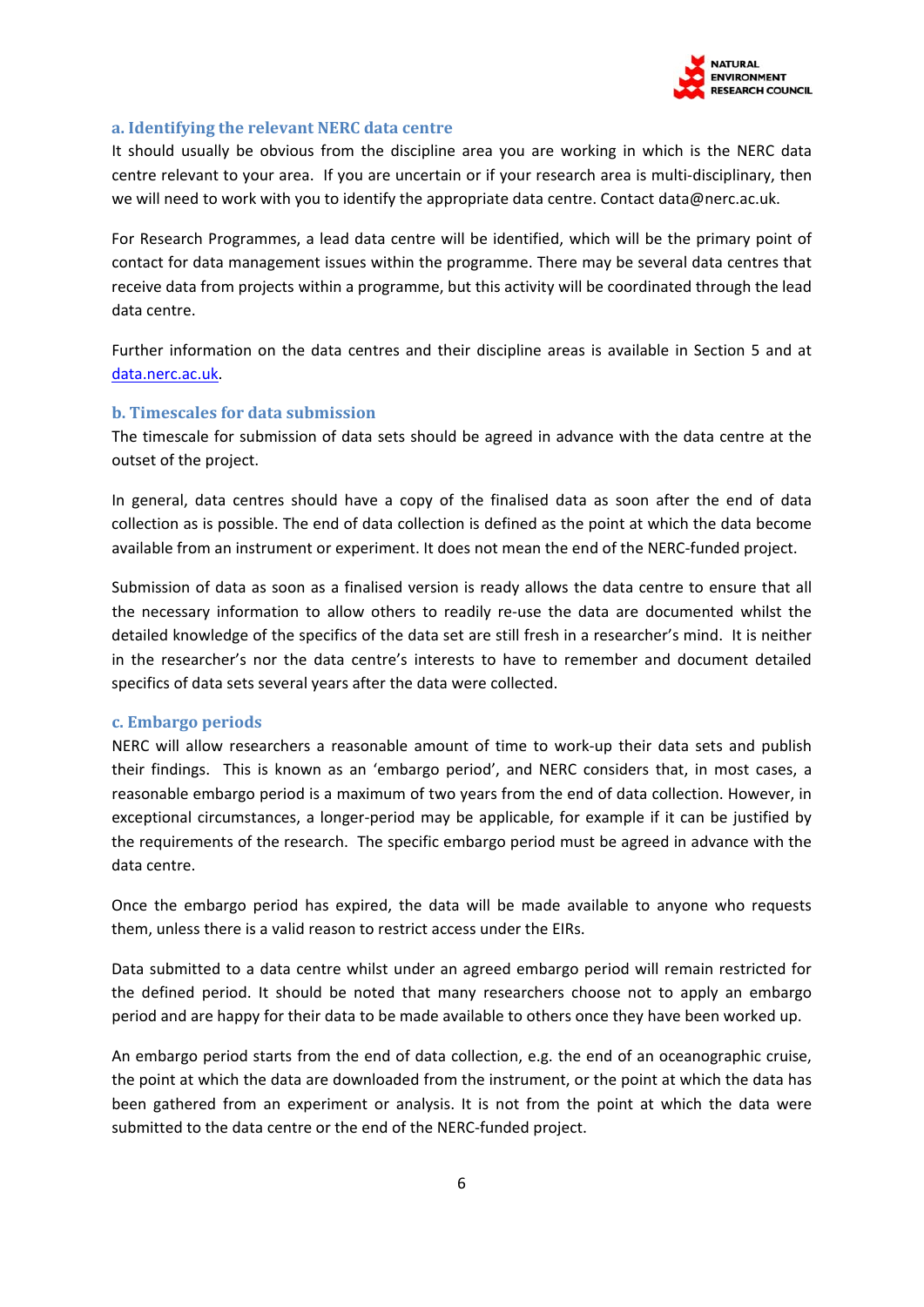

For specific research programmes there may be a requirement for a reduced embargo period between projects within the programme, to enable inter-project working for delivery of the overall programme objectives. However, wider sharing of the data will still be restricted until the overall programme embargo period has expired.

Once an embargo period has expired the data are available to anybody to use for whatever purpose. However, there may be cases where a data set generated through NERC funding contains data supplied by a third-party which may have restrictions that apply to their use. The NERC data centres will provide advice on third-party data issues on a case-by-case basis.

# **d. Data formats**

It is not possible for these guidance notes to cover all the potential formats for all possible data types. Therefore, this is something that needs to be discussed and agreed with the data centre at the outset of the project.

# **e. Metadata**

Metadata are a crucial part of any data archive since they ensure that the data can be understood at a later date. It is essential that metadata are submitted at the same time as the data sets to which they pertain. The data centres require detailed information about how the data were arrived at, i.e. metadata, covering methods of collection, processing, calibration and quality control must be supplied, so that all the necessary information is available to allow others to effectively re-use the data.

The term metadata encompasses all the information necessary to interpret, understand and use a given data set. Discovery metadata particularly apply to information (keywords) that can be used to identify and locate data sets that meet the user's requirements via a Web browser or a Web based catalogue, for example. Detailed usage metadata include additional information necessary for a user to work with the data without needing to refer back to the data provider. The metadata required by data centres include both discovery and detailed metadata.

Metadata pertaining to observational data, for example, include details about **how** (with which instrument or technique), **when** and **where** the data have been collected, by **whom** (including affiliation and contact address or telephone number) and in the framework of which research project.

In the case of all submitted data, the data centre needs to know how the values were arrived at. The derivation process must be stated: all processing and calibration steps should be described and calibration values supplied. The nature and units of the recorded variables are essential, as well as the grid or the reference system. As much information as possible about fieldwork instrumentation should be included, e.g. serial number, copies of manufacturer's calibration sheets, and recent calibrations.

Metadata pertaining to model output should include the name of the model, the conditions of the calculation, the nature of its output, the geographical domain over which the output is defined (when applicable). Specific conditions applying to the model or the experiment may be mentioned. Metadata also include information on the format in which the data are stored, and the order of the variables, to allow potential users to read them. Metadata pertaining to software models include the key points of the theory on which the model is based, the techniques and computational language used, and references.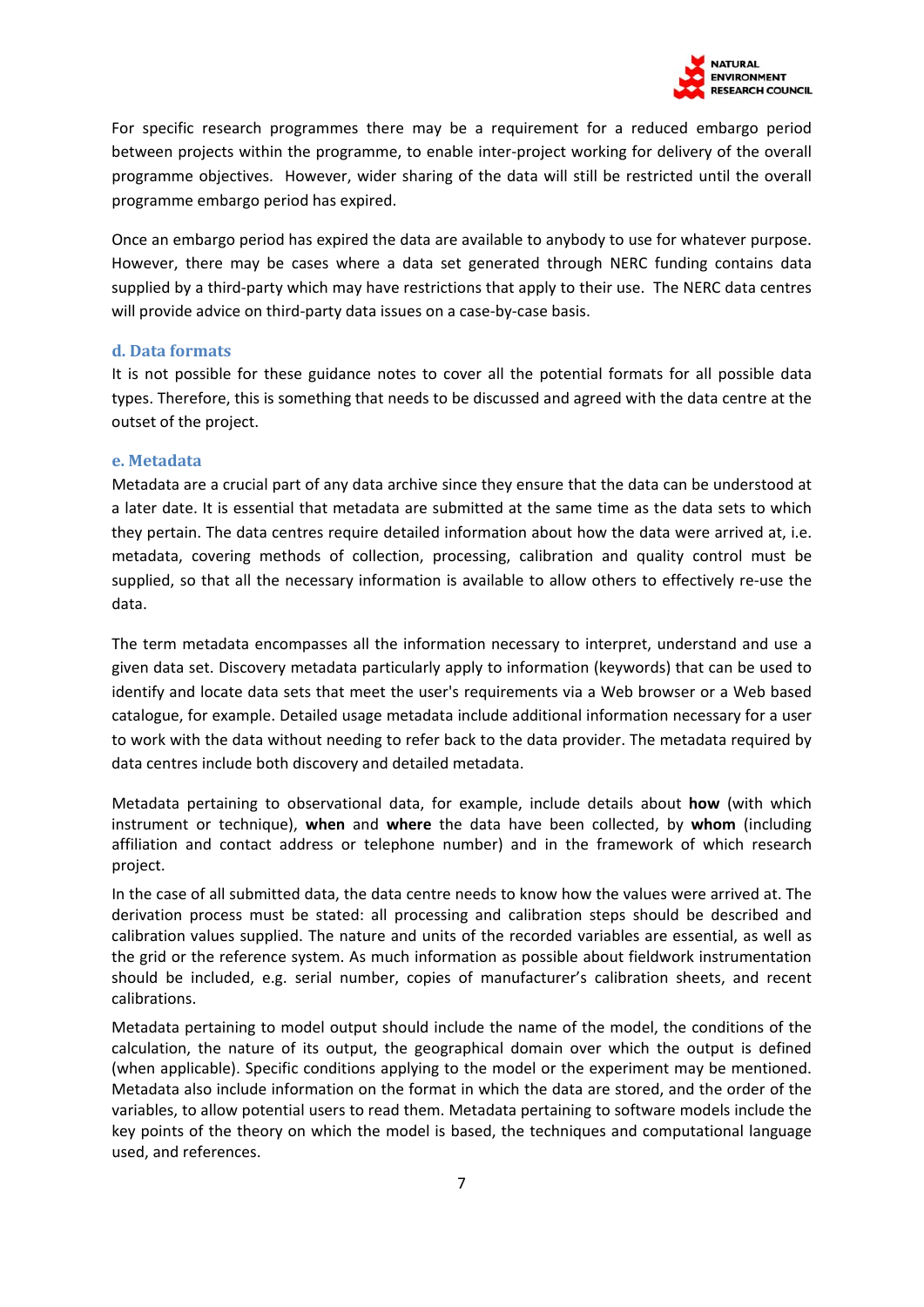

Detailed subject specific guidance on all aspects of metadata creation is available from the data centres.

# **f. Intellectual property rights**

Intellectual property rights (IPR) in the data that a researcher generates depends on who a researcher works for and their contract of employment. It is normally the employer of the researcher that owns the IPR. If you work for NERC, the IPR belong to NERC. If you work for a university, the majority of the time the IPR will belong to the university, but, this does depend on your contract of employment.

The requirement to deposit data with a NERC data centre does not affect intellectual property rights. Where NERC does not own the IPR, the rights owner will be required to grant to NERC a nonexclusive licence to allow NERC to manage and supply the data for reuse. NERC is developing a 'Data Deposit Licence' which will form the basis of this rights assignment process.

# **g. Access by others to data generated by NERC funding**

NERC and the majority of organisations that it funds are subject to the UK's Freedom of Information legislation, specifically the EIRs. This legislation provides a set of rules which NERC and other public bodies, such as universities, must follow in deciding if data or information can be made publicly available. Regardless of where a researcher is based, the chances are that they will be working for a public body, and thus anyone can request the data they hold using Freedom of Information legislation.

The EIRs do not require that all environmental data have to be made available in all cases. However, there is a presumption that it is in the public interest to release data unless there is a good reason otherwise. This means that a NERC‐funded researcher cannot arbitrarily decide who can and cannot have copies of the data they have collected.

For the non‐specialist dealing with requests for data under FoI and EIR legislation can be complex and daunting. The NERC data centres have expertise in this area and will handle any requests for data they hold. This removes the burden from researchers and helps them to meet their obligations under the legislation. This means that if a request comes to a researcher for data they have deposited in a NERC data centre, they are free to refer the request on to the data centre who will deal with it on their behalf.

# **h. Acknowledgement**

All data supplied by NERC will be accompanied by a data licence. This will specify that users of the data must acknowledge the originator of the data in any publication or other derived work. However, NERC cannot guarantee that users of the data will do this.

In the longer-term, NERC and others working in research data management are looking to develop mechanisms to support the tracking of data usage through the publication and citation of data sets.

# **i. Sanctions**

The requirements for data management activities described in the NERC Data Policy, and detailed in these Guidance Notes, form part of the terms and conditions applying to NERC award holders and their research institutions.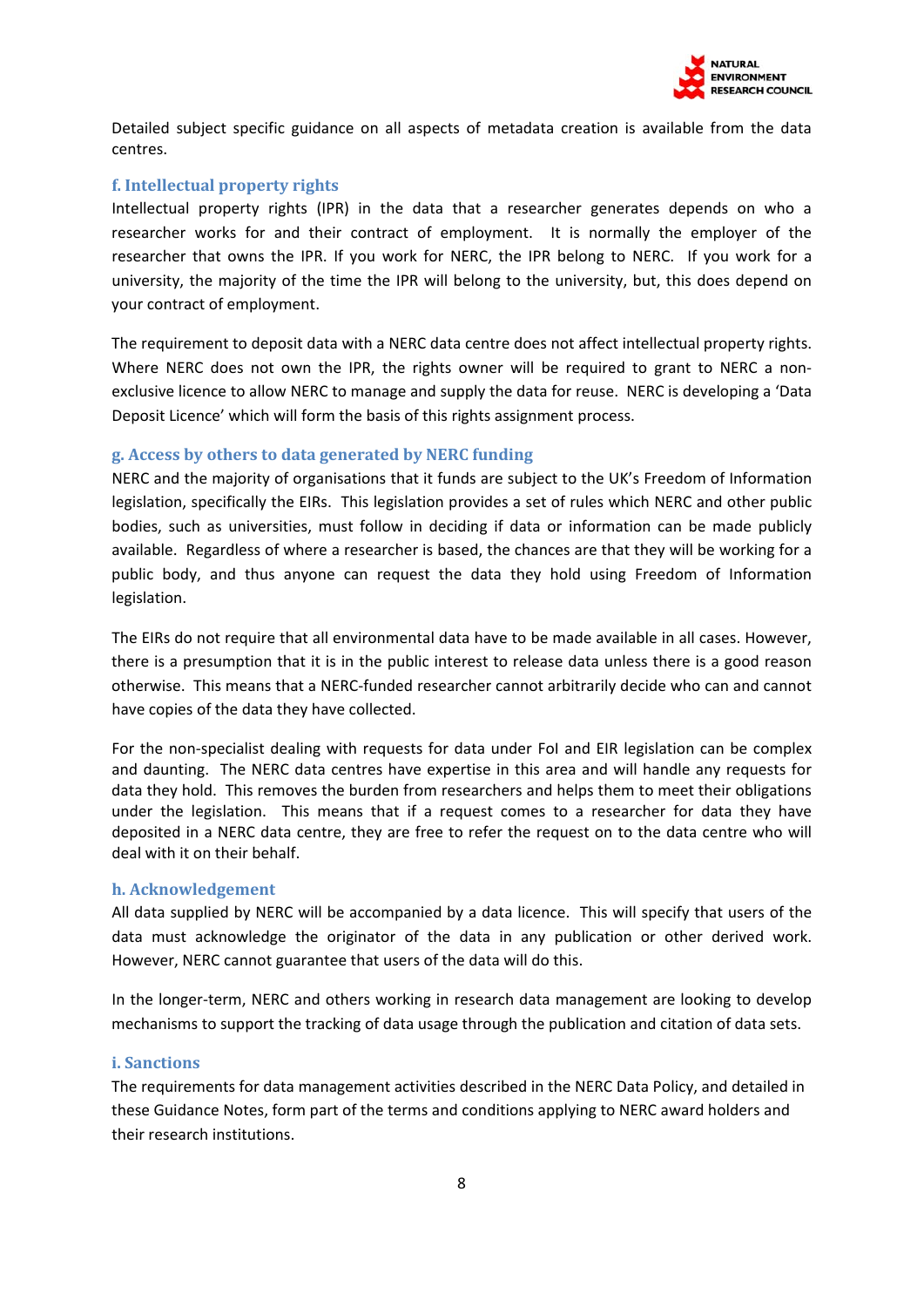

It is NERC's intention that once the Data Policy is fully implemented, those who do not meet the data management requirements described within points 11‐13 of the policy risk having award payments withheld or becoming ineligible for future funding.

# **5. NERC Data Centres**

Environmental data can be difficult and expensive to collect and often irreplaceable; therefore it makes sense to ensure that they are preserved and useable over the long-term. This enables the maximum value to be gained from the investment of public funds made in their collection.

The network of NERC data centres are responsible for the long-term curation of data and provide access to NERC's data holdings. By submitting data to the data centre, data providers will meet their obligations under NERC's Data Policy, enabling NERC to provide the widest possible opportunities for re-use of these data. Data centres also provide support and guidance in data management to those funded by NERC. Specific activities of the NERC Environmental Data Centres include:

- Maintaining a comprehensive and integrated catalogue of their environmental data holdings. Having data advertised within this catalogue helps promotes re-use, thus increasing the opportunities for acknowledgement and citation of data;
- Ensuring that high quality metadata are stored with the data so that users have all the information they need to use the data in the future without normally having to refer back to the data creator;
- Handling any requests for data, removing the burden from data providers and helping them to meet their obligations under FoI legislation. This means that if a request for data comes directly to them, they are free to refer the request on to the data centre for processing;
- Providing a secure back‐up for data, should a data provider's copy become lost or corrupt.

The data centres and their scientific disciplines are:

- British Atmospheric Data Centre (BADC) ‐ Atmospheric science
- National Geoscience Data Centre (NGDC) ‐ Earth sciences
- NERC Earth Observation Data Centre (NEODC) Earth observation
- British Oceanographic Data Centre (BODC) ‐ Marine Science
- Polar Data Centre (PDC) ‐ Polar Science
- Environmental Information Data Centre (EIDC) Terrestrial & freshwater science, Hydrology and Bioinformatics
- UK Solar System Data Centre Solar‐terrestrial physics
- Archaeology Data Service (ADS)\* Science-based archaeology

\*Note, ADS is not a NERC data centre, but it is supported by NERC for the long‐term management of NERC‐funded science‐based archaeology (SBA) data, and as such, the same requirements apply to SBA data as all other NERC‐funded environmental data.

For general enquiries contact the NERC data management co-ordinator at data@nerc.ac.uk.